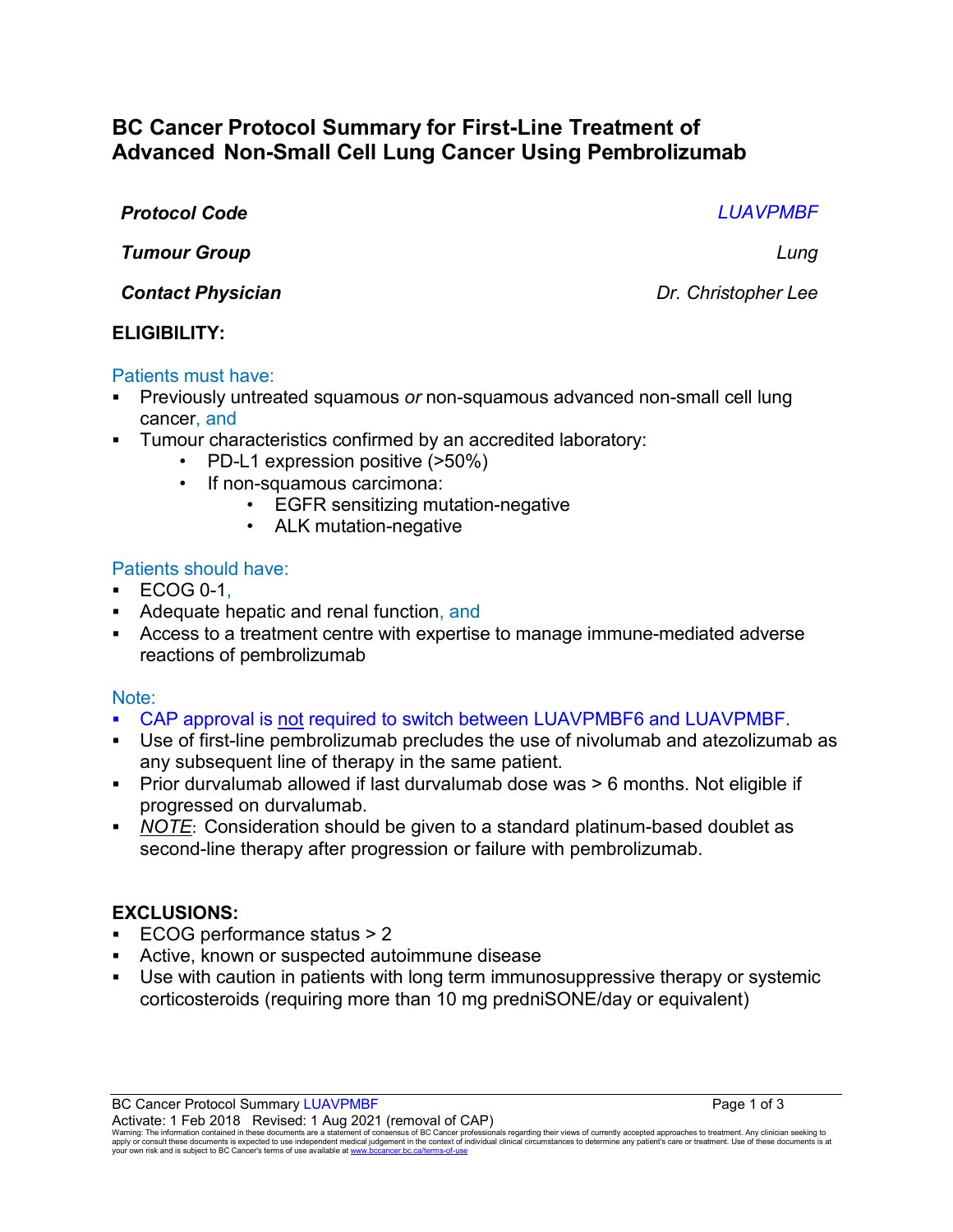# **TESTS:**

- Baseline: CBC & differential, platelets, creatinine, alkaline phosphatase, ALT, total bilirubin, LDH, sodium, potassium, TSH, morning serum cortisol, chest x-ray C-reactive protein and albumin (optional, and results do not have to be available to proceed with first treatment)
- Before each treatment: CBC & differential, platelets, creatinine, alkaline phosphatase, ALT, total bilirubin, LDH, sodium, potassium, TSH
- If clinically indicated: chest x-ray, morning serum cortisol, lipase, glucose, serum or urine HCG (required for women of child bearing potential if pregnancy suspected), free T3 and free T4, serum ACTH levels, testosterone, estradiol, FSH, LH, ECG
- Weekly telephone nursing assessment for signs and symptoms of side effects while on treatment (Optional).

# **PREMEDICATIONS:**

- Antiemetics are not usually required
- If required, antiemetic protocol for low emetogenicity (see SCNAUSEA)
- If prior infusion reactions to pembrolizumab: diphenhydrAMINE 50 mg PO, acetaminophen 325 to 975 mg PO, and hydrocortisone 25 mg IV 30 minutes prior to treatment

# **TREATMENT:**

| Drug          | <b>Dose</b>     | <b>BC Cancer Administration Guideline</b> |
|---------------|-----------------|-------------------------------------------|
| pembrolizumab | 2 mg/kg         | IV in 50 mL NS over 30 minutes            |
|               | (maximum 200mg) | Using a 0.2 micron in-line filter         |

 Repeat every 3 weeks until disease progression, unacceptable toxicity, or a maximum of 35 cycles or 2 years of treatment

# **DOSE MODIFICATIONS:**

No specific dose modifications. Toxicity managed by treatment delay and other measures (see [SCIMMUNE](http://www.bccancer.bc.ca/chemotherapy-protocols-site/Documents/Supportive%20Care/SCIMMUNE_Protocol.pdf) protocol for management of immune-mediated adverse reactions to checkpoint inhibitors immunotherapy,

http://www.bccancer.bc.ca/chemotherapy-protocols-

site/Documents/Supportive%20Care/SCIMMUNE\_Protocol.pdf).

### **PRECAUTIONS:**

**1. Serious immune-mediated reactions**: can be severe to fatal and usually occur during the treatment course, but may develop months after discontinuation of therapy. They may include enterocolitis, intestinal perforation or hemorrhage, hepatitis, dermatitis, neuropathy, endocrinopathy, pneumonitis, as well as toxicities in other organ systems. Early diagnosis and appropriate management are essential to minimize life-threatening complications (see [SCIMMUNE](http://www.bccancer.bc.ca/chemotherapy-protocols-site/Documents/Supportive%20Care/SCIMMUNE_Protocol.pdf) protocol for

Activate: 1 Feb 2018 Revised: 1 Aug 2021 (removal of CAP) Warning: The information contained in these documents are a statement of consensus of BC Cancer professionals regarding their views of currently accepted approaches to treatment. Any clinician seeking to<br>apply or consult t